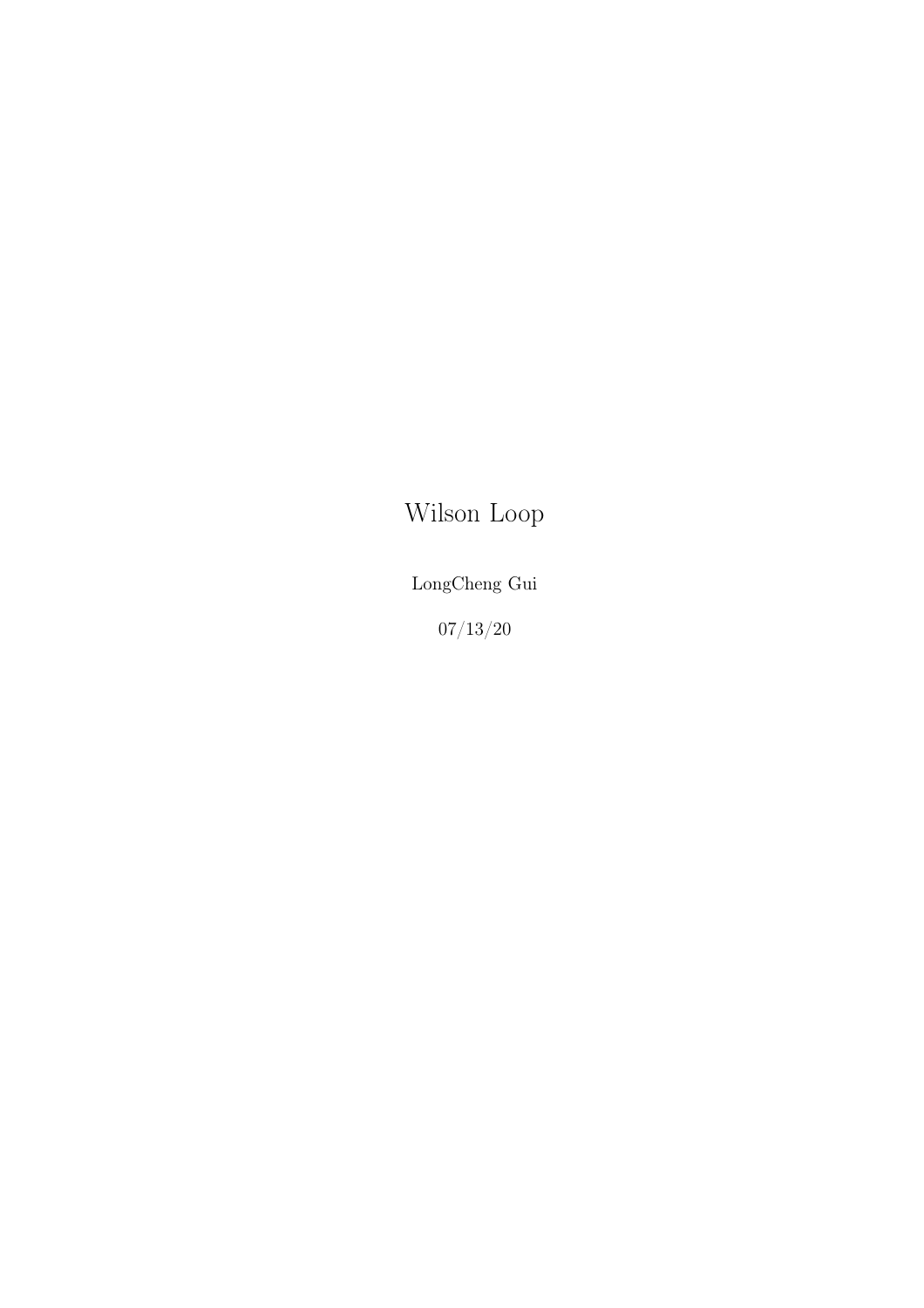## 0.1 Wilson Loop<sup>1</sup>

After we have produced the pure gauge configurations, we can make some physical measurements on these configurations. The physical observables have to be gauge-invariant. A prototype of a gauge-invariant object, made from only the gauge fields, is the trace of a product of link variables along a closed loop

$$
L[U] = tr\left[\prod_{(n,\mu)\in\mathcal{L}} U_{\mu}(n)\right]
$$
\n(0.1.1)

Here  $L$  is a closed loop of links on the lattice and the product in  $(0.1.1)$  runs over all these links. The Wilson loop which we introduce now is of that type.

A Wilson loop  $W_{\mathcal{L}}$  is made from four pieces, two so-called Wilson lines  $S(m,n,n_t)$ ,  $S(m,n,0)$ , and two temporal transporters  $T(n,n_t)$ ,  $T(m,n_t)$ . The Wilson line  $S(m,n,n_t)$  connects the two spatial points m and n along some path  $\mathcal{C}_{m,n}$  with all link variables restricted to time argument  $n_t$ ,

$$
S\left(\boldsymbol{m},\boldsymbol{n},n_t\right) = \prod_{\left(\boldsymbol{k},j\right) \in \mathcal{C}_{m,n}} U_j\left(\boldsymbol{k},n_t\right). \tag{0.1.2}
$$

The temporal transporter  $T(n,n_t)$  is a straight line of  $n_t$  link variables in time direction, all situated at spatial positionn,

$$
T(\boldsymbol{n}, n_t) = \prod_{j=0}^{n_t - 1} U_4(\boldsymbol{n}, j).
$$
 (0.1.3)

Attaching the four pieces to each other gives a closed loop  $\mathcal{L}$ ,

$$
\mathcal{L}: \quad (\mathbf{m}, n_t) \stackrel{S}{\longrightarrow} (\mathbf{n}, n_t) \stackrel{T^{\dagger}}{\longrightarrow} (\mathbf{n}, 0) \stackrel{S^{\dagger}}{\longrightarrow} (\mathbf{m}, 0) \stackrel{T}{\longrightarrow} (\mathbf{m}, n_t).
$$
 (0.1.4)

The Wilson loop WL is obtained by taking the trace,

$$
W_{\mathcal{L}}[U] = \text{tr}\left[S\left(\boldsymbol{m}, \boldsymbol{n}, n_t\right) T\left(\boldsymbol{n}, n_t\right)^{\dagger} S(\boldsymbol{m}, \boldsymbol{n}, 0)^{\dagger} T\left(\boldsymbol{m}, n_t\right)\right] = \text{tr}\left[\prod_{(k,\mu)\in\mathcal{L}} U_{\mu}(k)\right]
$$
\n(0.1.5)

If the piece of loop  $\mathcal{C}_{m,n}$ used in  $S(m,n,n_t)$  is a straight line we speak of a planar Wilson loop. Note that this can be the case only if **m** and **n** fall on a common coordinate axis. Otherwise the Wilson loop is called nonplanar. Figure0.1 shows an example of a planar and a nonplanar loop.

<sup>1</sup>Most of the content is excerpted from Gattringer C, Lang C.B., Quantum Chromodynamics on the Lattice: An Introductory Presentation, Lect. Notes Phys. 78 (Springer, Berlin Heidelberg 2010)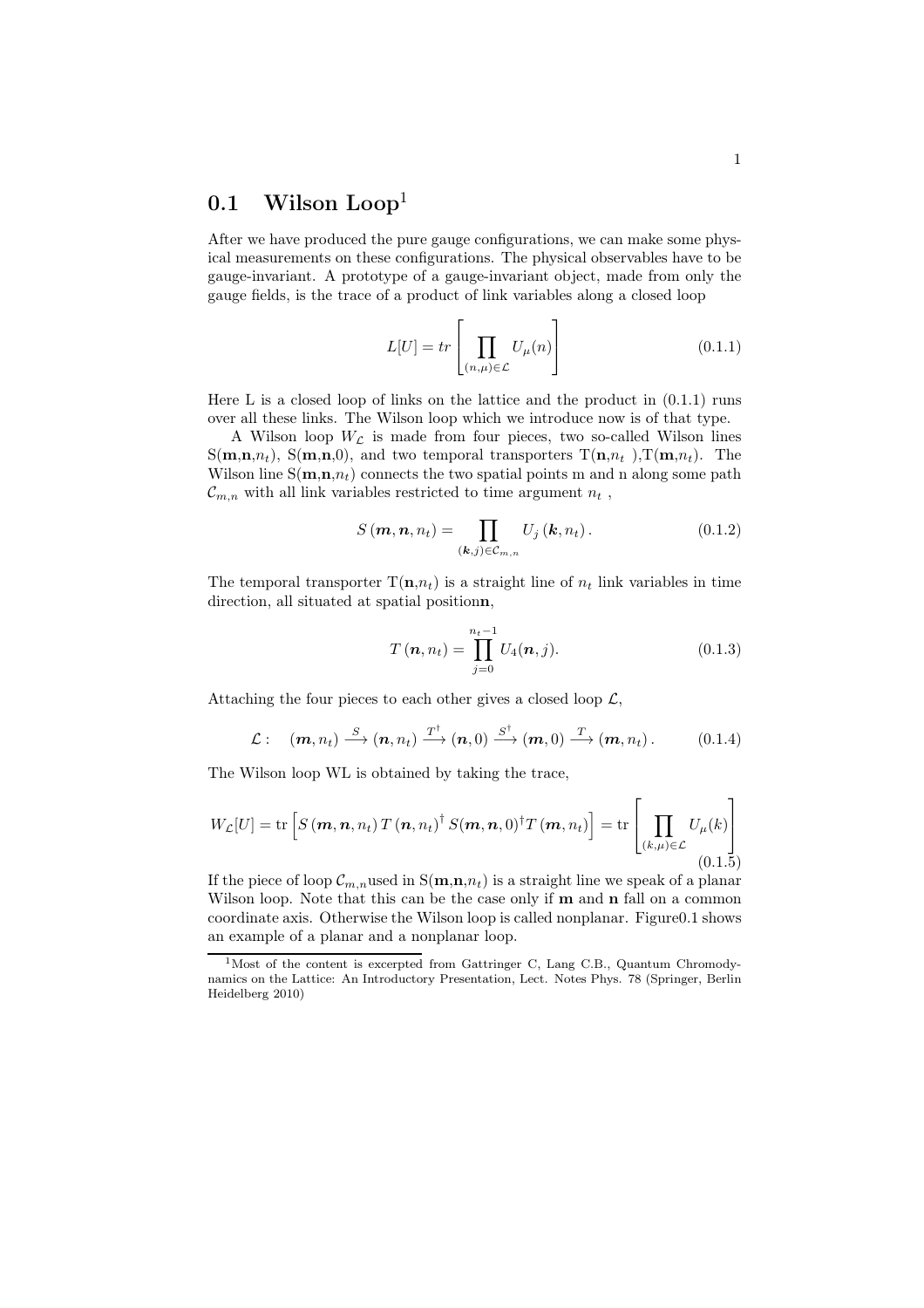

Figure 1: Examples for a planar (left-hand side plot) and a nonplanar (righthand side) Wilson loop. The horizontal direction is time

#### 0.1.1 Physical interpretation of the Wilson loop

Due to the gauge symmetry, We can choice a gauge for gauge field  $A_\mu(x)$ 

$$
A_4(x) = 0,\t(0.1.6)
$$

i.e., the aforementioned temporal gauge. So the temporal transporters become trivial,

$$
T(\boldsymbol{n}, n_t) = \prod_{j=0}^{n_t - 1} U_4(\boldsymbol{n}, j) = \mathcal{V}, \qquad (0.1.7)
$$

and we obtain the following chain of identities

$$
\langle W_{\mathcal{L}} \rangle = \langle W_{\mathcal{L}} \rangle_{\text{temp}} = \langle \text{tr} \left[ S(m, n, n_t) \, S(m, n, 0)^{\dagger} \right] \rangle_{\text{temp}}, \tag{0.1.8}
$$

where in the first step we have used the fact that the expectation value of a gauge-invariant observable remains unchanged when fixing the gauge. In the second step we used  $W_{\mathcal{L}}[U] = \text{tr} \left[ S(m, n, n_t) S(m, n, 0)^\dagger \right]$ , which follows from the definition of the Wilson loop in (0.1.5) and the triviality of the temporal transporter in temporal gauge (0.1.7).

The temporal gauge used in (0.1.8) makes explicit that the Wilson loop is the correlator of two Wilson lines  $S(m,n,n_t)$  and  $S(m,n,0)$  situated at time slices  $n_t$  and 0. Thus we can interpret this correlator using the equation

$$
\lim_{T \to \infty} \langle O_2(t) O_1(0) \rangle_T = \sum_n \langle 0 | \hat{O}_2 | n \rangle \langle n | \hat{O}_1 | 0 \rangle e^{-tE_n}
$$

where we inserting the unit operator of the vectors of a complete orthonormal basis as

$$
\mathbb{K}=\sum_n\left|e_n\right\rangle\left\langle e_n\right|
$$

in the left-hand side of the equation. Accordingly, the correlator behaves for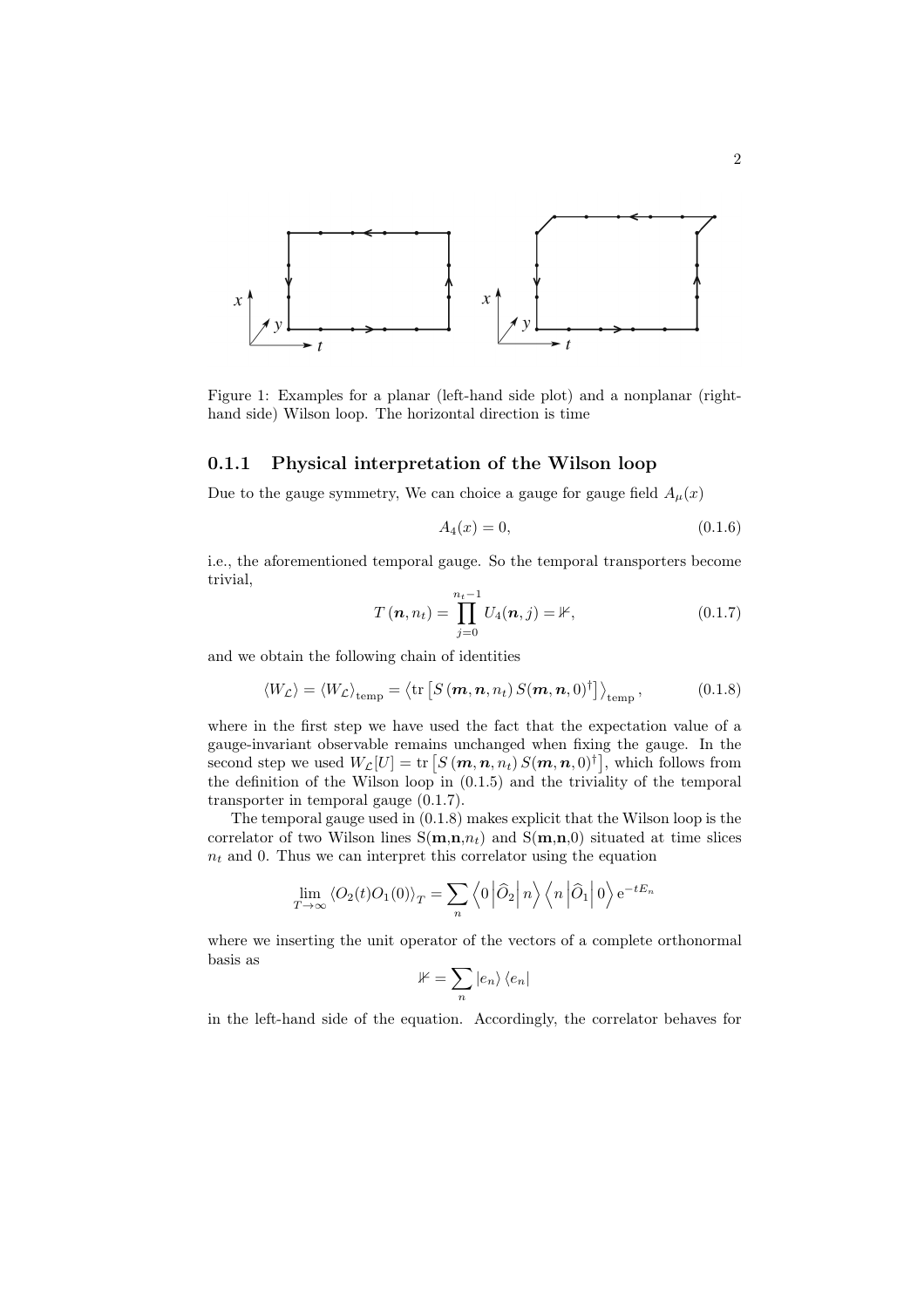large total temporal extent T of our Euclidean lattice as (a, b are summed)

$$
\langle \operatorname{tr} \left[ S(m, n, n_t) \, S(m, n, 0)^{\dagger} \right] \rangle_{\text{temp}} = \sum_{k} \left\langle 0 \left| \widehat{S}(m, n)_{ab} \right| k \right\rangle \left\langle k \left| \widehat{S}(m, n)_{ba}^{\dagger} \right| 0 \right\rangle e^{-tE_k}
$$
\n(0.1.9)

where the Euclidean time argument t is related to  $n_t$  via  $t = a n_t$  with a being the lattice spacing. The sum in (0.1.9) runs over all states  $|k\rangle$  that have a non-vanishing overlap with  $\hat{S}(\mathbf{m}, \mathbf{n})^{\dagger} |0\rangle$ 

In the next paragraph we will argue that the states  $|k\rangle$  with non-vanishing overlap are states describing a static quark-antiquark pair located at spatial positions **m** and **n**. Thus in (0.1.9) the term with the lowest energy  $E_1$  is expected to be the state describing our static quark–antiquark pair. Higher states could be, e.g., this pair plus additional particle–antiparticle combinations with the quantum numbers of the vacuum. The energy  $E_1$  is thus identified with the energy of the quark–antiquark pair, which is the static potential  $V(r)$ at spatial quark separation  $r$ ,

$$
E_1 = V(r) \quad \text{with} \quad r = a|\mathbf{m} - \mathbf{n}| \tag{0.1.10}
$$

Combining  $(0.1.8)$ ,  $(0.1.9)$ , and  $(0.1.10)$  we obtain

$$
\langle W_{\mathcal{L}} \rangle \propto e^{-tV(r)} \left( 1 + \mathcal{O} \left( e^{-t\Delta E} \right) \right) = e^{-n_t aV(r)} \left( 1 + \mathcal{O} \left( e^{-n_t a \Delta E} \right) \right) \tag{0.1.11}
$$

Thus we find that we can calculate the static quark–antiquark potential from the large- $n_t$  behavior of the Wilson loop. The corrections in  $(0.1.11)$  are exponentially suppressed, where  $\Delta E$  is the difference between  $V(r)$  and the first excited energy level of the quark–antiquark pair.

We stress that Wilson loops are oriented. However, reversing the orientation, which on an algebraic level is complex conjugation, simply corresponds to the interchange of quark and antiquark. Thus both orientations serve equally well for a determination of the potential  $V(r)$ .

The Wilson loops we have introduced are not necessarily planar. In Fig. 0.1 we show two Wilson loops, a planar one (left-hand side plot) and a nonplanar loop (right-hand side). Both loops have  $n = 5$  (the horizontal direction is time). The planar loop has  $r = 3a$ , the nonplanar loop has  $r = \sqrt{3^2 + 1}a = \sqrt{10}a$ . Thus with nonplanar Wilson loops we can calculate the potential  $V(r)$  not only at distances r that are integer multiples of a, but also at intermediate points. Nonplanar Wilson loops also allow one to study whether rotational invariance is eventually restored when approaching the continuum limit. We will show that the potential can be parameterized by

$$
V(r) = A + \frac{B}{r} + \sigma r.
$$
\n
$$
(0.1.12)
$$

#### 0.1.2 The static quark potential

In order to illustrate the properties of the potential we calculate the vacuum expectation value of the Wilson loop in the limit of strong coupling, i.e., large g (small  $\beta$ ). More explicitly we compute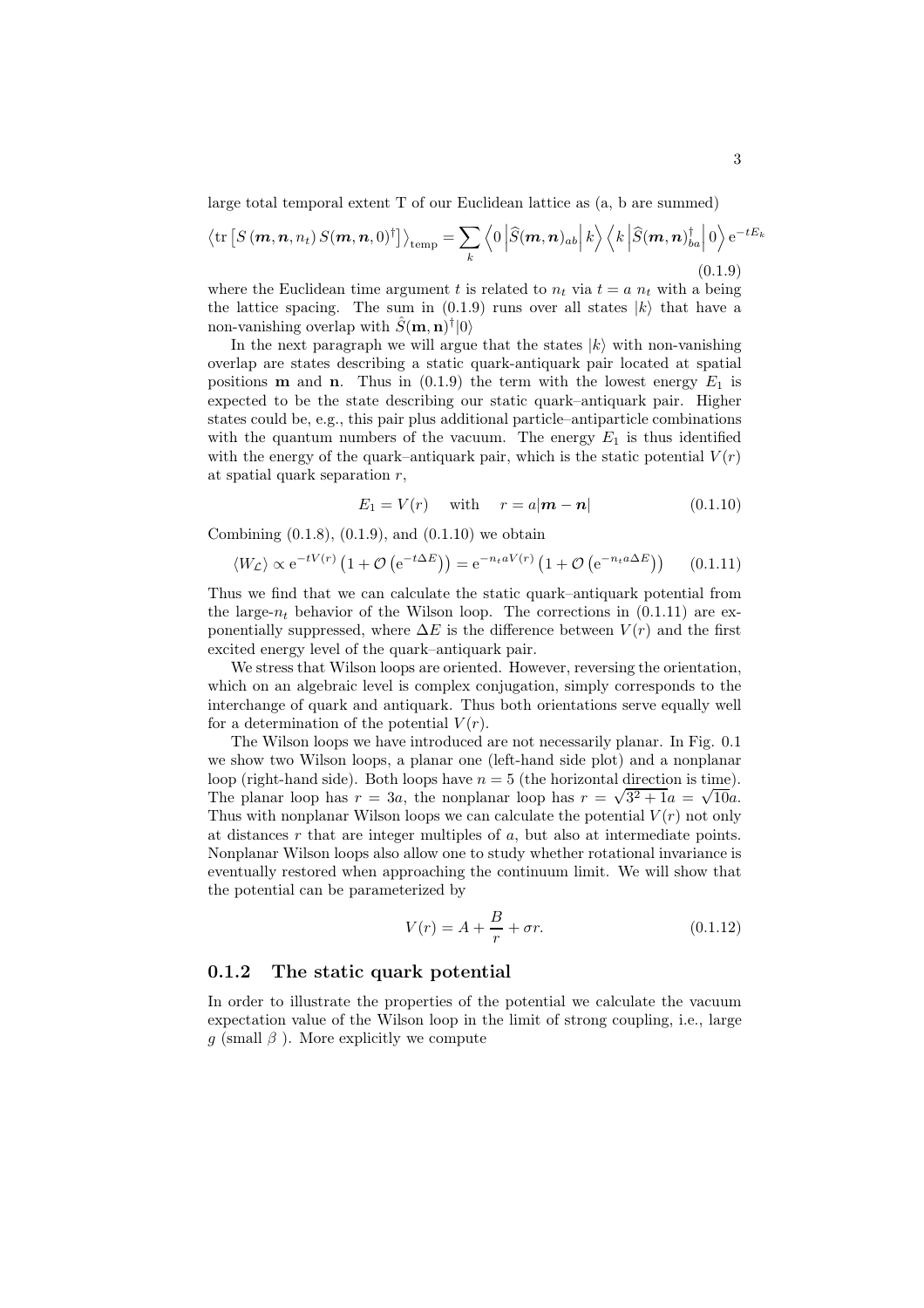$$
\langle W_{\mathcal{C}} \rangle = \frac{1}{Z} \int \mathcal{D}[U] \exp\left(-\frac{\beta}{3} \sum_{P} \text{Re} \operatorname{tr} \left[\mathbb{1} - U_{P}\right] \right) \operatorname{tr} \left[\prod_{l \in \mathcal{C}} U_{l}\right]
$$
(0.1.13)

For this calculation we use a simplified notation: The sum runs over all plaquettes  $P$ , where each plaquette is counted with only one of the two possible orientations. The product over  $l$  runs over all link variables contained in the contour  $\mathcal C$  defining the Wilson loop. This expression can be rewritten as

$$
\langle W_{\mathcal{C}} \rangle = \frac{1}{Z'} \int \mathcal{D}[U] \exp\left(\frac{\beta}{3} \sum_{P} \text{Re tr}[U_{P}] \right) \text{tr}\left[\prod_{l \in \mathcal{C}} U_{l}\right]
$$

$$
= \frac{1}{Z'} \int \mathcal{D}[U] \exp\left(\frac{\beta}{6} \sum_{P} \left(\text{tr}[U_{P}] + \text{tr}\left[U_{P}^{\dagger}\right]\right)\right) \text{tr}\left[\prod_{l \in \mathcal{C}} U_{l}\right]
$$
(0.1.14)

In the first step we separate the constant factor  $\exp(-\beta/3\sum_{P} \mathrm{Re}\,\mathrm{tr}[\mathbb{1}])$  from the Boltzmann factor  $\exp(-S)$ . Exactly the same constant factor appears in the partition function Z and we cancel the two factors in the numerator and the denominator. The partition function without this factor is denoted by  $Z'$  . In the second step we use

$$
\operatorname{Re}\operatorname{tr}\left[U_P\right] = \frac{1}{2}\left(\operatorname{tr}\left[U_P\right] + \operatorname{tr}\left[U_P^\dagger\right]\right) \tag{0.1.15}
$$

We stress that, hermitian conjugation of the plaquette variable  $U_P$  is equivalent to inverting the orientation of the plaquette. Thus in the second line of (0.1.14) we explicitly display both orientations of the plaquette variables  $U_P$ , which leads to an extra factor 1/2.

Some  $SU(3)$  integrals is usefull. Based on the invariance of the measure  $dU$ . The integrals which integrals over products of entries  $U_{ab}$  of group elements U in the fundamental representation as

$$
\int_{SU(3)} dU U_{ab} = 0
$$
\n
$$
\int_{SU(3)} dU U_{ab} U_{cd} = 0
$$
\n
$$
\int_{SU(3)} dU U_{ab} (U^{\dagger})_{cd} = \frac{1}{3} \delta_{ad} \delta_{bc}
$$
\n
$$
\int_{SU(3)} dU U_{ab} U_{cd} U_{ef} = \frac{1}{6} \epsilon_{ace} \epsilon_{bd}
$$
\n(0.1.16)

The basic tool for analyzing these integrals is the following equation for integrals over functions  $f(U)$ :

$$
\int_{\mathrm{SU}(3)} \mathrm{d} U f(U) = \int_{\mathrm{SU}(3)} \mathrm{d} U f(VU) = \int_{\mathrm{SU}(3)} \mathrm{d} U f(UW)
$$

The elements V and W are arbitrary SU(3) matrices.This relation follows directly from the invariance of the measure  $dU = d(UV) = d(VU)$ . you can use this tool to prove these integrals.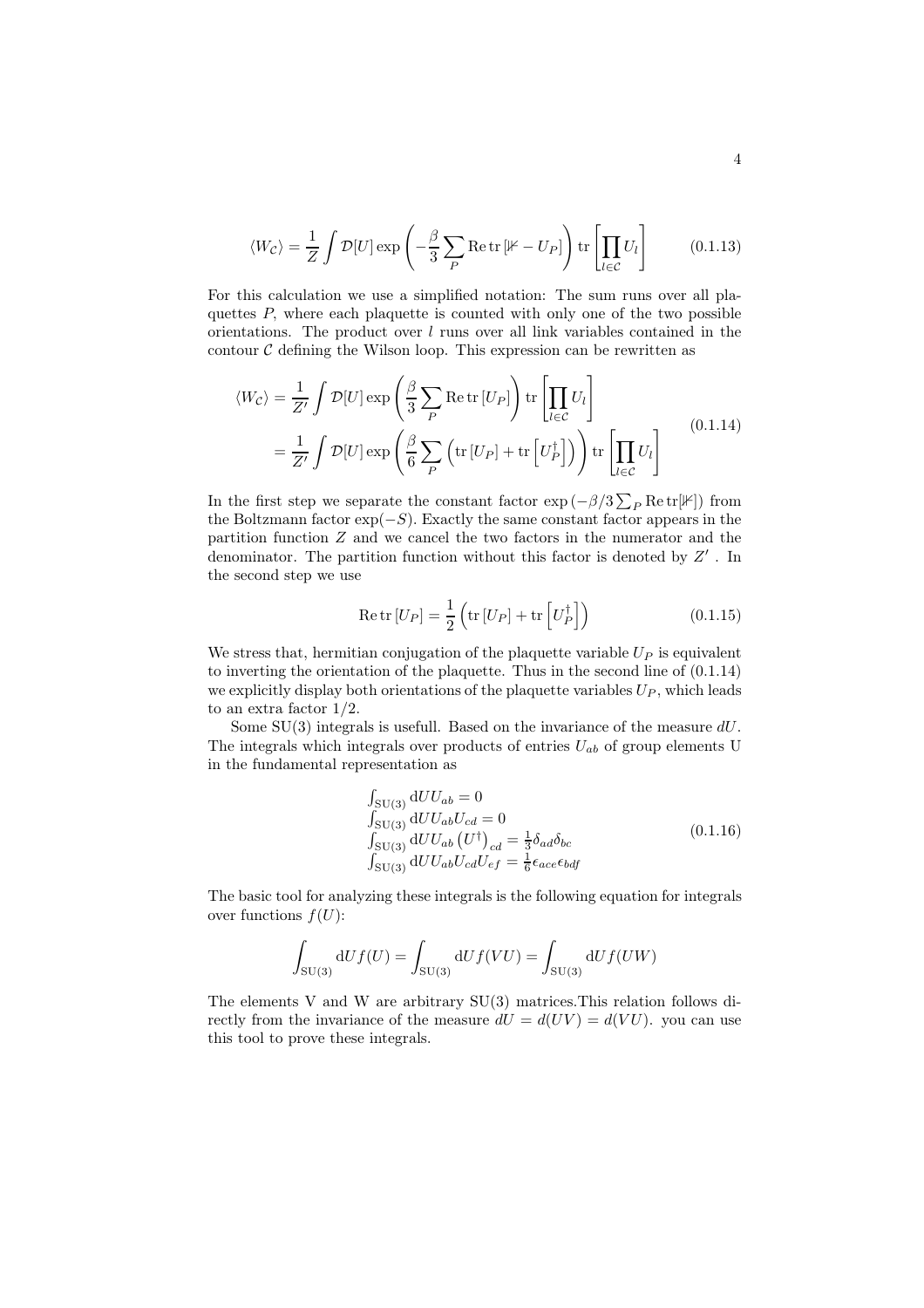In the form of (0.1.14) we can now discuss the expansion of the Wilson loop expectation value for strong coupling (small  $\beta$ ). In particular we expand the Boltzmann factor of  $(0.1.14)$  in  $\beta$  using the Taylor expansion for the exponential function,

$$
\exp\left(\frac{\beta}{6}\sum_{P}\left(\text{tr}\left[U_{P}\right]+\text{tr}\left[U_{P}^{\dagger}\right]\right)\right)=\sum_{i,j=0}^{\infty}\frac{1}{i!j!}\left(\frac{\beta}{6}\right)^{i+j}\left(\sum_{P}\text{tr}\left[U_{P}\right]\right)^{i}\left(\sum_{P}\text{tr}\left[U_{P}^{\dagger}\right]\right)^{j}
$$
\n(0.1.17)

Note that in this expansion we have separated the contributions from clockwise oriented plaquettes  $U_P^{\dagger}$  and counter-clockwise oriented plaquettes  $U_P$ . This is important since for the leading term in the expansion only those plaquettes oriented oppositely to the Wilson loop contribute.

For the normalization factor  $Z'$  it is straightforward to determine the leading contribution in the small-  $\beta$  expansion. Already the first term with  $i = j = 0$  in (0.1.14) gives a nonvanishing contribution to the integral and we obtain (using the normalization of the Haar measure)

$$
Z' = \int \mathcal{D}[U] \exp\left(\frac{\beta}{6} \sum_{P} \left( \text{tr}\left[U_{P}\right] + \text{tr}\left[U_{P}^{\dagger}\right] \right) \right) = \int \mathcal{D}[U](1 + \mathcal{O}(\beta)) = 1 + \mathcal{O}\left(\beta^{2}\right)
$$
\n(0.1.18)

The expansion of the numerator of (0.1.14) is less straightforward. If only the leading term in the expansion of the Boltzmann factor is kept, then the product of link variables building up the observable,  $\prod_{l \in \mathcal{C}} U_l$ , gives rise to integrals of the type (0.1.16) which all vanish. Thus, in order to find the leading nonvanishing term of the expansion we have to expand the Boltzmann factor in small  $\beta$ . This brings down additional link variables from the exponent and in this way we can saturate the integrals over the links to obtain nonvanishing contributions of the type 0.1.16.

If we consider the contour C of the Wilson loop to be a  $n_r \times n_t$  rectangle of links, then the minimal area  $A_c$  spanned by this contour contains  $n_A = n_r n_t$ plaquettes (note that  $n_r, n_t, n_A$  are positive integers). The physical area  $\mathcal{A}_{\mathcal{C}}$ is related to the extension of the Wilson loop in physical units  $an_r, an_t$  by  $\mathcal{A}_{\mathcal{C}} = a^2 n_A = a n_r a n_t$ . According to the relationship

$$
\int dU \, tr[VU] \, tr[U^{\dagger}W] = \frac{1}{3} \, tr[VW] \tag{0.1.19}
$$

, we find nonvanishing contributions only when each link variable  $U_{\mu}(n)$  in the loop is paired with its conjugate partner  $U_{\mu}(n)^{\dagger}$ , since we have plaquettes in our action, this must continue until we have filled the contour C with  $n_A$ plaquettes obtained from the expansion of the Boltzmann factor. We depict this contribution in Fig. 2

Note that the plaquettes used for filling the contour have to have the opposite orientation of the Wilson loop. Only in this way the contributions at each link have the form of the integrand in (0.1.16). Since we need at least  $n_A = n_r n_t$ plaquettes from the exponent, the necessary term in the expansion (0.1.17) of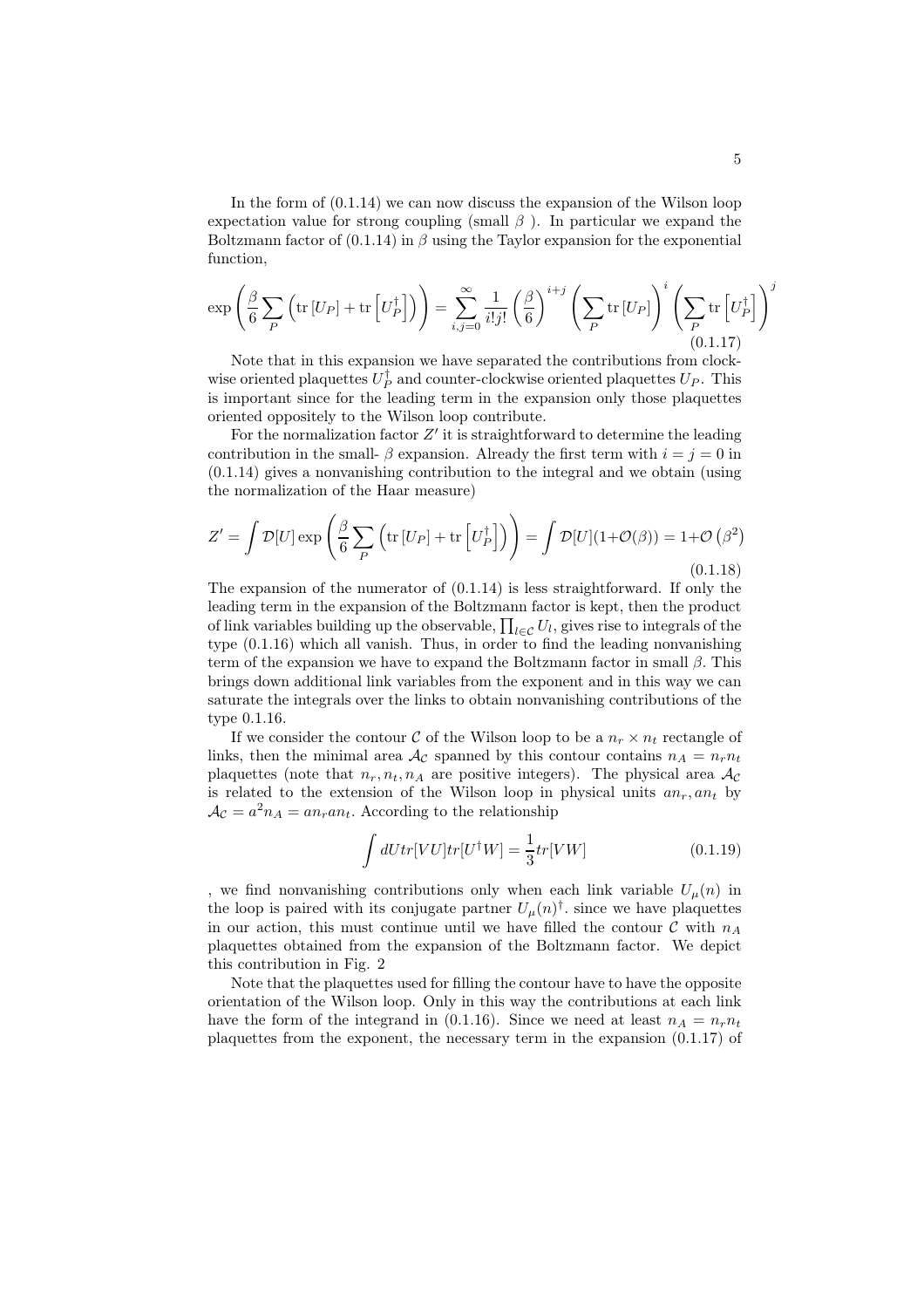

Figure 2: Leading contribution in the strong coupling (small  $\beta$ ) expansion of the Wilson loop. The outer, counter-clockwise-oriented rectangle is the Wilson loop, the smaller, clockwise-oriented squares are the single plaquette terms from the action

the exponential is of order  $n_A$ . Explicitly this leading term reads (note that from the two orientations in (0.1.17) only the one opposite to the Wilson loop contributes)

$$
\int \mathcal{D}[U] \frac{1}{n_A!} \left(\frac{\beta}{6}\right)^{n_A} \left(\sum_P \text{tr}\left[U_P^{\dagger}\right]\right)^{n_A} \text{tr}\left[\prod_{l \in C} U_l\right]
$$
\n
$$
= \left(\frac{\beta}{6}\right)^{n_A} \int \mathcal{D}[U] \prod_{P \in \mathcal{A}_C} \text{tr}\left[U_P^{\dagger}\right] \text{tr}\left[\prod_{l \in C} U_l\right]
$$
\n
$$
= \text{tr}[\mathbb{1}]\left(\frac{\beta}{6}\right)^{n_A} \left(\frac{1}{3}\right)^{n_A} = 3 \exp\left(n_A \ln\left(\frac{\beta}{18}\right)\right) \tag{0.1.20}
$$

In the first step of (0.1.20) we expand the  $n_{A-}$  th power over the sum of plaquette variables with the correct orientation  $(U_P^{\dagger})$  . We keep only the terms where each of the  $n_A$  plaquettes P inside the minimal area  $\mathcal{A}_{\mathcal{C}}$  is occupied by the matching  $U_P^{\dagger}$ . There are exactly  $n_A!$  such products and thus the factor  $1/n_A!$  is canceled. All other terms in the expansion of the  $n_A$ -th power vanish since they give rise to integrals of the type (0.1.16). In the second step we evaluate the nonvanishing term using the integral (0.1.19) . We glue together the plaquette variables inside the Wilson loop first into rows and then these rows into the full inner block of Fig. 2. Another gauge integral ties this block to the oppositely oriented outer contour of the Wilson loop. One finds that these steps give rise to the factor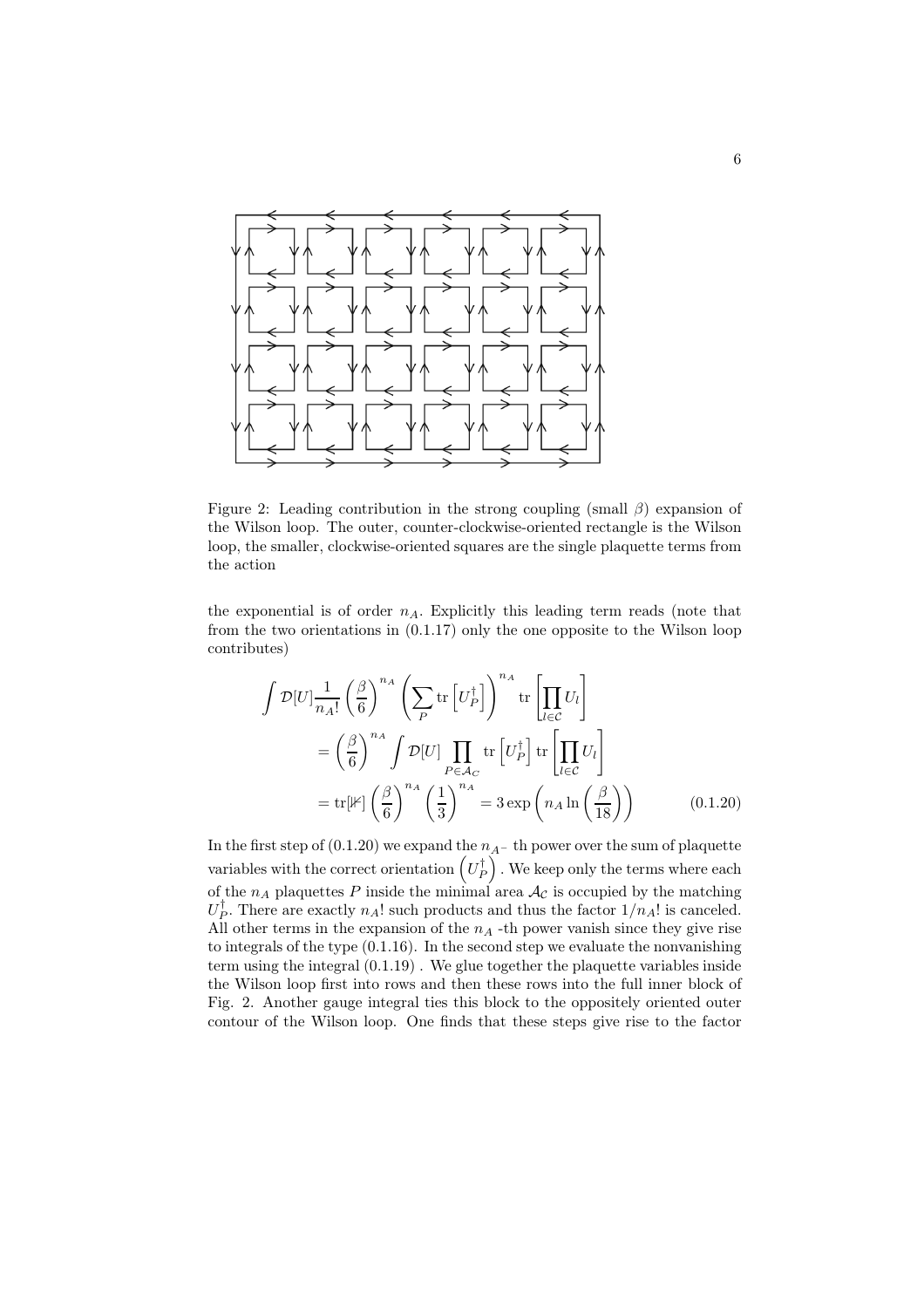$(1/3)^{n_A}$  in 0.1.20. Combining  $(0.1.18)$  and  $(0.1.20)$  we find

$$
\langle W_{\mathcal{C}} \rangle = 3 \exp \left( n_A \ln \left( \frac{\beta}{18} \right) \right) (1 + \mathcal{O}(\beta)) = 3 \exp \left( n_r n_t \ln \left( \frac{\beta}{18} \right) \right) (1 + \mathcal{O}(\beta)) \tag{0.1.21}
$$

According to (0.1.11) this expression has to be compared to the asymptotic form, i.e., for large  $t = an_t$  we have

$$
\langle W_{\mathcal{C}} \rangle \propto \exp(-an_t V(r)) \tag{0.1.22}
$$

Thus, we conclude that in the strong coupling limit (note that  $r = a n_r$ )

$$
V(r) = \sigma r \tag{0.1.23}
$$

where the string tension  $\sigma$  is given by the leading order expression

$$
\sigma = -\frac{1}{a^2} \ln\left(\frac{\beta}{18}\right) (1 + \mathcal{O}(\beta))
$$
\n(0.1.24)

We remark that it is relatively easy to produce higher corrections to the string tension. However, since the strong coupling expansion does not play a central role in modern lattice gauge theory (we will soon see that we are actually interested in approaching weak coupling), we will not discuss the calculation of higher terms and the convergence properties of this series. Instead, we stress once more that with a relatively simple expansion we have extracted from the lattice formulation a linearly rising potential. Below we discuss that such a term in the potential gives rise to the important feature of confinement. However, before we come to the discussion of the physical implications, let us first present the argument for the presence of the Coulomb-type term in the parameterization (0.1.12) of the static QCD potential.

Let us briefly sketch the physical implications of the static QCD potential, in particular the role of the linear term. The linearly rising term in the potential between a static quark-antiquark pair implies that the energy keeps rising linearly as one tries to pull the two constituents apart. Thus the quark and the antiquark are confined in a strongly bound meson state. Similarly, as we show later, also a combination of three quarks is bound, forming a baryon. The phenomenon that only color neutral combinations like hadrons are observable objects is one possible definition of confinement.

The physical mechanism which leads to the linearly rising term is the formation of a flux tube between the two sources. In QED, where we have no self-interaction of the gauge field, the field lines between a source and a sink spread out in space. In QCD the strong self-interaction of the gluons prevents this behavior, and the field is squeezed into a narrow tube or string producing the linear rise. Direct experimental evidence for the linearly rising potential is seen when the mass of hadrons is plotted as a function of their total spin and a linear behavior is found . Since for a linearly rising potential the energy rises linearly with the angular momentum, this experimental finding confirms the linear term in  $(0.1.12)$ .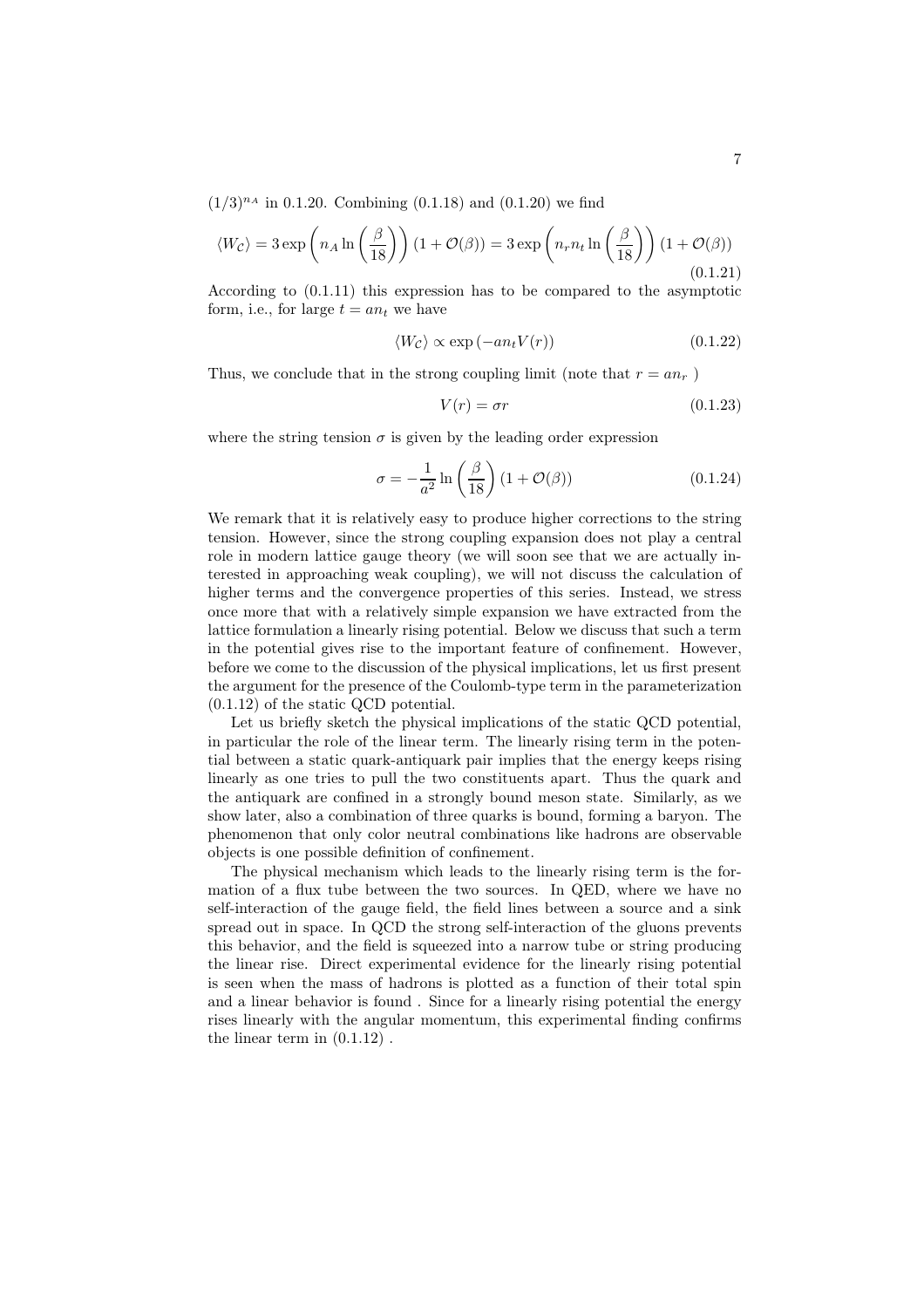So far our discussion is based only on the static potential obtained from pure gluodynamics. Certainly also the quarks, which we have not yet included in our discussion, play an important role. In the full theory with dynamical quarks, processes of particle-antiparticle creation and annihilation become important. In particular if the quark and antiquark are pulled sufficiently far apart, the energy becomes large enough to create a quark-antiquark pair, which may recombine with the two initial constituents to form two mesons. This phenomenon is called string breaking and can be studied on the lattice.

To summarize, we find that lattice QCD is very friendly to confinement. This property can easily be proven in the strong coupling limit, but it is also relatively simple to extract the QCD potential in a numerical calculation at weaker coupling.

## 0.2 data analysis<sup>2</sup>

The statistical analysis of the measured observables is the important final step of a Monte Carlo simulation. This analysis should also provide one with the information how many updating sweeps have to be discarded before configurations in equilibrium are produced and how many sweeps are necessary between two measurements. The final product of the statistical analysis is the average value which one quotes for an observable and an estimate for the corresponding statistical error.

Since in our case the data sample is the result of a (computer-)time series in our Monte Carlo simulation there is high chance that the observables are in fact correlated. This so-called autocorrelation leads to a nonvanishing autocorrelation function, which we define as

$$
C_X(X_i, X_{i+t}) = \langle (X_i - \langle X_i \rangle) (X_{i+t} - \langle X_{i+t} \rangle) \rangle = \langle X_i X_{i+t} \rangle - \langle X_i \rangle \langle X_{i+t} \rangle
$$
\n(0.2.1)

For a Markov chain in equilibrium the autocorrelation function depends only on the (computer time) separation  $t$  and we write

$$
C_X(t) = C_X\left(X_i, X_{i+t}\right) \tag{0.2.2}
$$

Note that  $C_X(0) = \sigma_X^2$ . In a typical situation the normalized correlation function  $\Gamma_X$  exhibits exponential behavior asymptotically for large t:

$$
\Gamma_X(t) \equiv \frac{C_X(t)}{C_X(0)} \sim \exp\left(-\frac{t}{\tau_{X,\exp}}\right) \tag{0.2.3}
$$

and one calls  $\tau_{X, \text{ exp }}$  the exponential autocorrelation time for X. The complete expression for  $\Gamma_X(t)$  involves a sum over several such terms. In (0.2.3) we consider only the asymptotically leading term with the largest autocorrelation time.

<sup>&</sup>lt;sup>2</sup>Most of the content is excerpted from Gattringer C, Lang C.B., Quantum Chromodynamics on the Lattice: An Introductory Presentation, Lect. Notes Phys. 78 (Springer, Berlin Heidelberg 2010)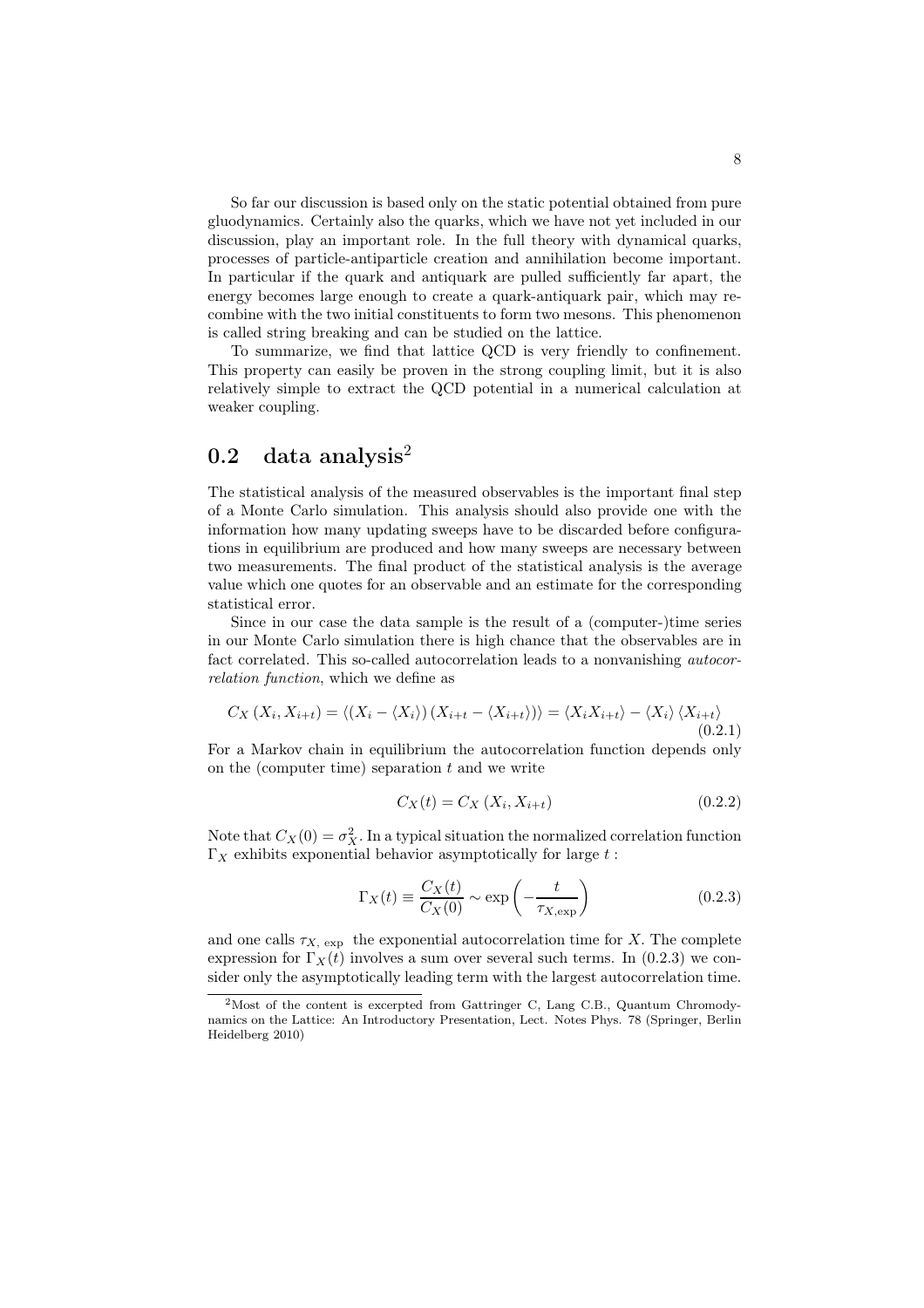This number provides information on how strongly subsequent measurements are correlated. The exponential autocorrelation time  $\tau_{\text{exp}}$  is the supremum of the values  $\tau_{X,\exp}$  for all possible observables X :

$$
\tau_{\exp} = \sup_{X} \tau_{X,\exp} \tag{0.2.4}
$$

Autocorrelations lead to systematic errors which are  $\mathcal{O}(\exp(-t/\tau_{\exp}))$  if the computer time between subsequent measurements is t.

For uncorrelated data, the variance of that estimator is

$$
\sigma_{\hat{X}}^2 = \left\langle (\hat{X} - \langle X \rangle)^2 \right\rangle = \left\langle \left( \frac{1}{N} \sum_{i=1}^N (X_i - \langle X \rangle)^2 \right)^2 \right\rangle
$$
  
=  $\frac{1}{N^2} \left\langle \sum_{i,j=1}^N (X_i - \langle X \rangle) (X_j - \langle X \rangle)^2 \right\rangle = \frac{1}{N} \left\langle X^2 \right\rangle - \left\langle X \right\rangle^2 + \frac{1}{N^2} \sum_{i \neq j} \left\langle X_i X_j \right\rangle$  (0.2.5)

But for correlated random variables  $X_i$  the terms with  $i \neq j$  in the second line of (0.2.5) do not vanish and one can continue this equation to obtain for the correlated case

$$
\sigma_{\hat{X}}^2 = \frac{1}{N^2} \sum_{i,j=1}^N C_X(|i-j|) = \frac{1}{N^2} \sum_{t=-(N-1)}^{N-1} \sum_{k=1}^{N-|t|} C_X(|t|)
$$
  
= 
$$
\sum_{t=-N}^N \frac{N-|t|}{N^2} C_X(|t|) = \frac{C_X(0)}{N} \sum_{t=-N}^N \Gamma_X(|t|) \left(1 - \frac{|t|}{N}\right)
$$
 (0.2.6)  

$$
\approx \frac{\sigma_X^2}{N^2} \left(\frac{1}{2} + \sum_{t=1}^N \Gamma_X(|t|)\right) \equiv \frac{\sigma_X^2}{N^2} 2\tau_{X, \text{ int}}
$$

where we have introduced the integrated autocorrelation time

$$
\tau_{X, \text{ int }} = \frac{1}{2} + \sum_{t=1}^{N} \Gamma_X(t). \tag{0.2.7}
$$

This definition is motivated by the observation that for exponential behavior

$$
\tau_{X, \text{ int }} = \frac{1}{2} + \sum_{t=1}^{N} \Gamma_X(|t|) \approx \int_0^{\infty} dt e^{-t/\tau} = \tau(\text{ for large } \tau). \tag{0.2.8}
$$

In the last step of (0.2.6) we have neglected the factor  $1-|t|/N$  which is justified for large enough N due to the exponential suppression of  $\Gamma_X(|t|)$ .

Computing  $\tau_{X, \text{int}}$  in a realistic situation one has to cut off sum (0.2.7) at a value of t where the values of  $\Gamma(t)$  become unreliable. Usually one then assumes exponential behavior for the part not explicitly taken into account in the sum. Still, the determination of  $\tau_{\exp}$  or even  $\tau_{\text{int}}$  is a delicate business.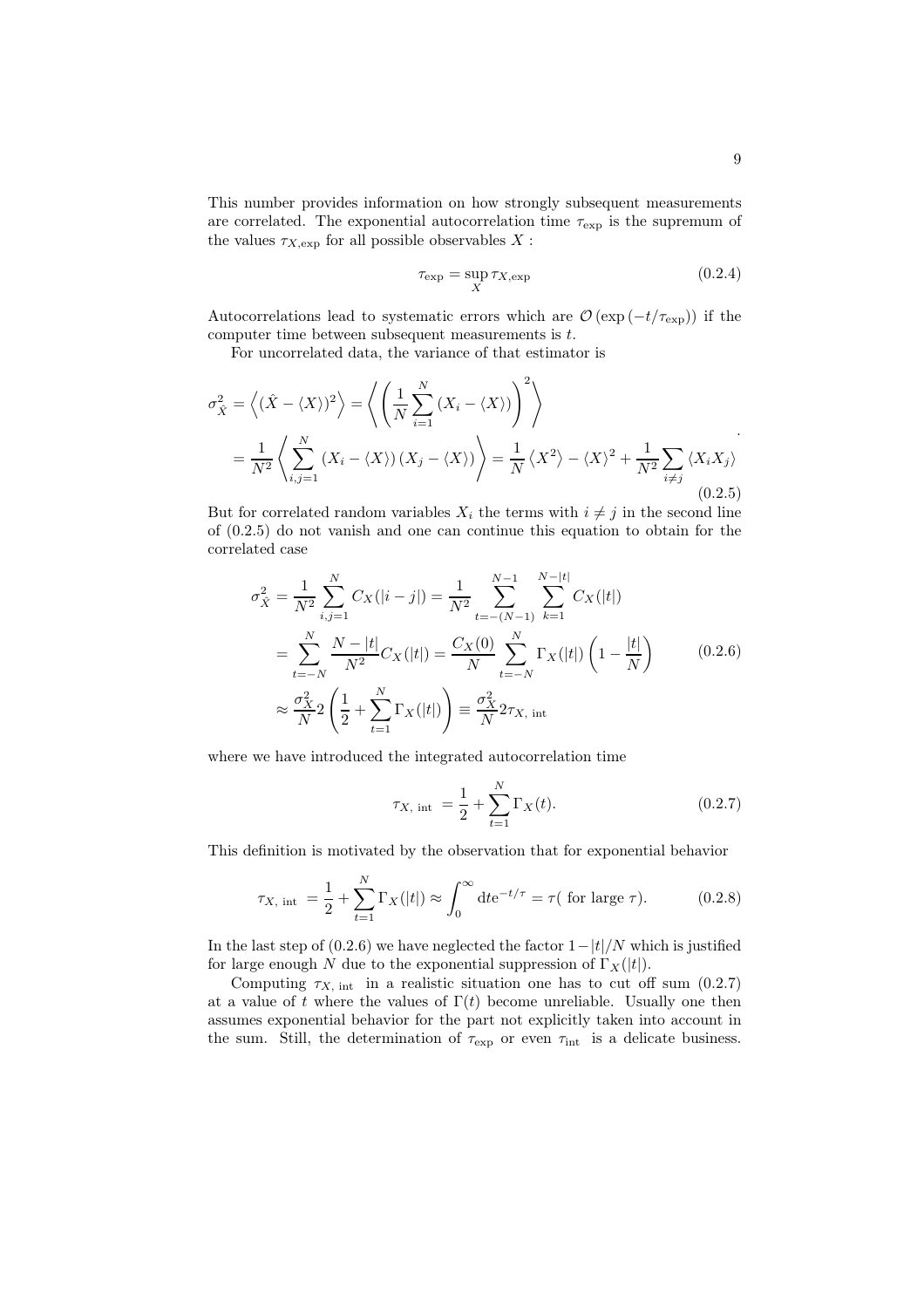Usually one needs at least  $1000\tau$  data values for estimates of  $\tau$  itself. In order to judge whether the measured autocorrelation time is reliable, one therefore should start with small size lattices and high statistics and work oneself up to larger sizes, carefully checking the behavior and reliability of  $C(t)$ .

If it is too expensive to compute the autocorrelation time - and unfortunately this is often the case in Monte Carlo calculations for quantum field theory problems - there are simpler statistical methods for obtaining at least some estimate for the correlation of the data.

Data blocking methods: One divides the data into sub-blocks of data of size K, computes the block mean values, and considers them as new variables  $X_i$ . The variance of these blocked  $X_i$  then should decrease like  $1/K$  if the original data were independent. One repeats this for a sequence of different values for K. As soon as the  $1/K$  behavior is observed for large enough K one may consider these block variables as statistically independent.Once the data (or the block results) can be considered independent, one may determine the expectation values of the observables of interest and their errors. Often, however, the number of data is too small to get a reliable estimate of the variance of the computed expectation values. Another obstacle may be that error propagation is unreliable or impossible to determine. There are two efficient and easy-to-use methods dealing with both problems. Both assume that the data are not correlated.

Statistical bootstrap: Given a set of N data, assume that we are interested in some observable  $\theta$  which may be estimated from that set. This observable can also be, e.g., the result of a fit based on all N raw data. Let us call the value of the observable obtained from the original data set  $\theta$ . One recreates from the sample repeatedly other samples by choosing randomly N data out of the original set. This costs essentially nothing, since we just recycle the original data set for the building of new sets. Let us assume we have done this  $K$ times and thus have  $K$  sets of  $N$  data values each. Of course some values will enter more than once in the new sets. For each of these sets one computes the observable  $\theta$  resulting in values  $\theta_k$  with  $k = 1, ..., K$ . Then one determines

$$
\widetilde{\theta} \equiv \frac{1}{K} \sum_{k=1}^{K} \theta_k, \quad \sigma_{\widetilde{\theta}}^2 \equiv \frac{1}{K} \sum_{k=1}^{K} (\theta_k - \widetilde{\theta})^2
$$

These are estimators for  $\langle \theta \rangle$  and  $\sigma_{\theta}^2$ . They are not unbiased and therefore  $\theta \neq \theta$ for finite K. The difference is called bias and gives an idea on how far away the result may be from the true  $\langle \theta \rangle$ . As final result for the observable one quotes  $\langle \theta \rangle = \widetilde{\theta} \pm \sigma_{\widetilde{\theta}}$ 

Jackknife: We start with a data set of size N and an observable  $\theta$  like for the statistical bootstrap. The value of the observable computed for the original set is again called  $\hat{\theta}$ . One now constructs N subsets by removing the n th entry of the original set  $(n = 1, ..., N)$  and determines the value  $\theta_n$  for each set. Then

$$
\sigma_{\widehat{\theta}}^2 \equiv \frac{N-1}{N} \sum_{n=1}^N \left(\theta_n - \widehat{\theta}\right)^2
$$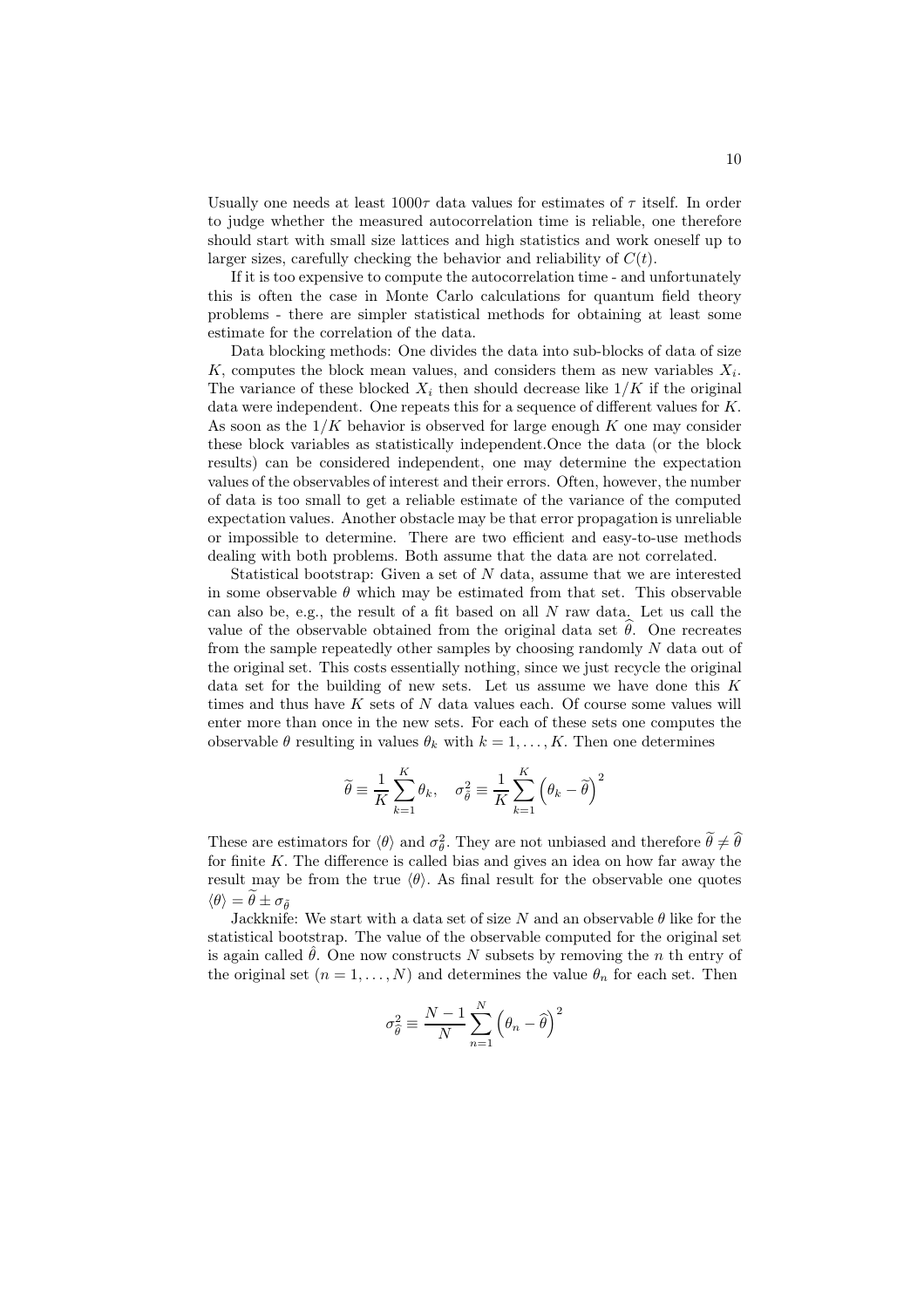The square root of the variance gives an estimate for the standard deviation of  $\hat{\theta}$ . For the final result one quotes either  $\langle \theta \rangle = \hat{\theta} \pm \sigma_{\hat{\theta}}$  or replaces  $\hat{\theta}$  by the unbiased estimator. The bias may be determined from

$$
\widetilde{\theta} \equiv \frac{1}{N} \sum_{n=1}^{N} \theta_n
$$

leading to  $\hat{\theta} - (N - 1)(\tilde{\theta} - \hat{\theta})$  as the unbiased estimator for  $\langle \theta \rangle$ .

In a practical implementation both, statistical bootstrap and jackknife, may be combined with blocking by organizing the data in blocks and constructing subsets by removing blocks instead of only single values.

## 0.3 Code

The input of calculating wilson loop in chroma as

|         | $1 < ?xml$ version="1.0"?>                                              |
|---------|-------------------------------------------------------------------------|
|         | $2 \text{ $                                                             |
| 3       | $<$ Param $>$                                                           |
| 4       | $<$ InlineMeasurements $>$                                              |
| $\bf 5$ | $<$ elem $>$                                                            |
| 6       | $\langle$ Name $\rangle$ WILSLP $\langle$ /Name $\rangle$               |
| 7       | $<$ Frequency>2 $<$ /Frequency>                                         |
| 8       | $\langle$ Param $\rangle$                                               |
| 9       | $<$ version >3 $<$ /version >                                           |
| 10      | $\langle$ kind $>7\langle$ kind $>$                                     |
| 11      | $\langle j \rangle$ decay>3 $\langle j \rangle$ decay>                  |
| 12      | $<$ t dir $>3$ $<$ /t dir $>$                                           |
| 13      | $<$ GaugeState>                                                         |
| 14      | $\langle$ Name $\rangle$ SIMPLE GAUGE STATE $\langle$ /Name $\rangle$   |
| 15      | $\langle$ GaugeBC $\rangle$                                             |
| 16      | $\langle$ Name>PERIODIC GAUGEBC $\langle$ /Name>                        |
| 17      | $\langle$ GaugeBC $>$                                                   |
| 18      | $\langle$ GaugeState>                                                   |
| 19      | $\langle$ /Param>                                                       |
| 20      | <namedobject></namedobject>                                             |
| 21      | $\leq$ gauge_id>default_gauge_field $\leq$ gauge_id>                    |
| 22      | $\langle$ NamedObject>                                                  |
| 23      | $\langle$ elem $>$                                                      |
| 24      | $\mathopen{<}/\mathopen{InlineMeasurements}\mathclose{>}$               |
| 25      | $\langle {\rm nrow} \rangle 24$ 24 24 32 $\langle / {\rm nrow} \rangle$ |
| 26      | $\langle$ Param>                                                        |
| 27      | $\langle RNG \rangle$                                                   |
| 28      | $<$ Seed $>$                                                            |
| 29      | <elem>11</elem>                                                         |
| 30      | <elem>11</elem>                                                         |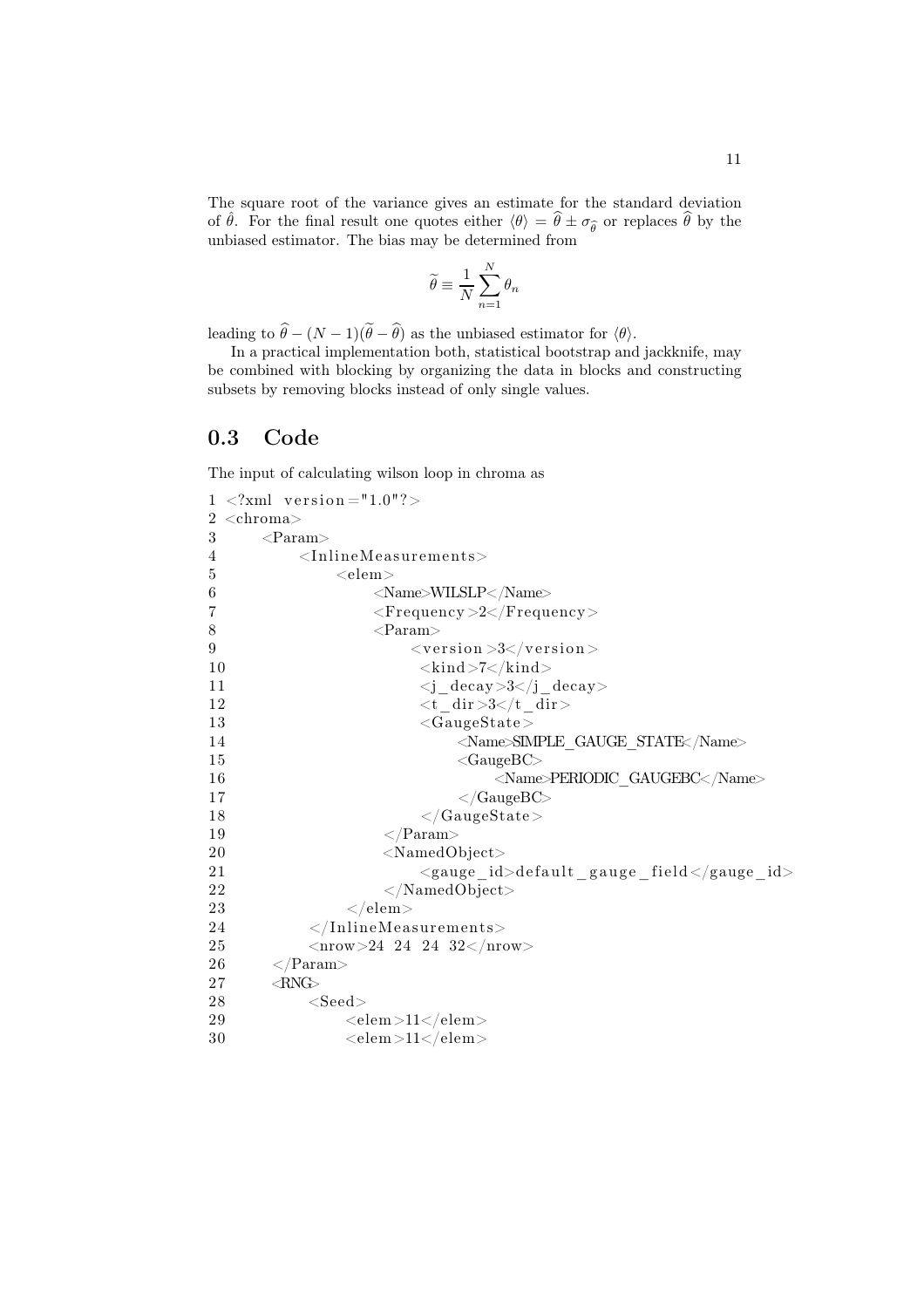| 31 | $<$ elem $>$ 11/elem>                                                       |
|----|-----------------------------------------------------------------------------|
| 32 | <elem>0</elem>                                                              |
| 33 | $\langle$ /Seed $>$                                                         |
| 34 | $\langle RNG \rangle$                                                       |
| 35 |                                                                             |
| 36 | $\rm <\!\rm Cfg\!\!>$                                                       |
| 37 | $\langle cfg \text{ type}\rangle$ SZINQIO $\langle cfg \text{ type}\rangle$ |
| 38 | <cfg file="">conf path</cfg>                                                |
| 39 | $\langle$ /Cfg $>$                                                          |
| 40 |                                                                             |
|    |                                                                             |

41 </chroma>

Parameter "kind" is used to control which kinds of wilson loop are calculated. there are three kinds of wilson loop: (1) "space-like" planar wilson loops in the directions perpendicular to j\_decay that have equal length,  $(2)$  "timelike" planar Wilson loops with time direction j\_decay and space directions the perpendicular ones that have equal length and (3) off-axis "time-like" wilson loops along 3 particular paths in the space directions that have equal length. the "kind" binary-combined YES/NO [1/0] of the three options. e.g. kind  $= 2$ gives planar t-like, kind=6 is planar + off-axis: sqrt(2), sqrt(5), sqrt(3).We've calculated all three cases here.

The results are stored in output.xml. We can use the elementtree which is a python package to read the results in .xml files. The result of wilson loop can be stored in a three-dimensional array, such as (conf, tlength, rlength). We can apply bootstrap or jackknife methods to estimate errors. The three wilson loops are ploted in Fig 3. Each line in the Fig represents the vary of wilson loop with t at given distance r. According to the Eq. 0.1.11, when t is large, Wilson loop decays exponentially with t. Since wc take logarithmic coordinates, each line is approximately as straight line .We can use the following formula to obtain the potential with different r which is simily in meson mass calculation:

$$
V(t,r) = \log(\frac{W(t,r)}{W(t+1,r)}).
$$

We show the potential  $V(t, r)$  in Fig. 4. When t is large enough,  $V(t, r)$  is close to the static potential of quark-antiquark. Finally, we obtain the vary of static potential with distance r as shown in Fig. 5 .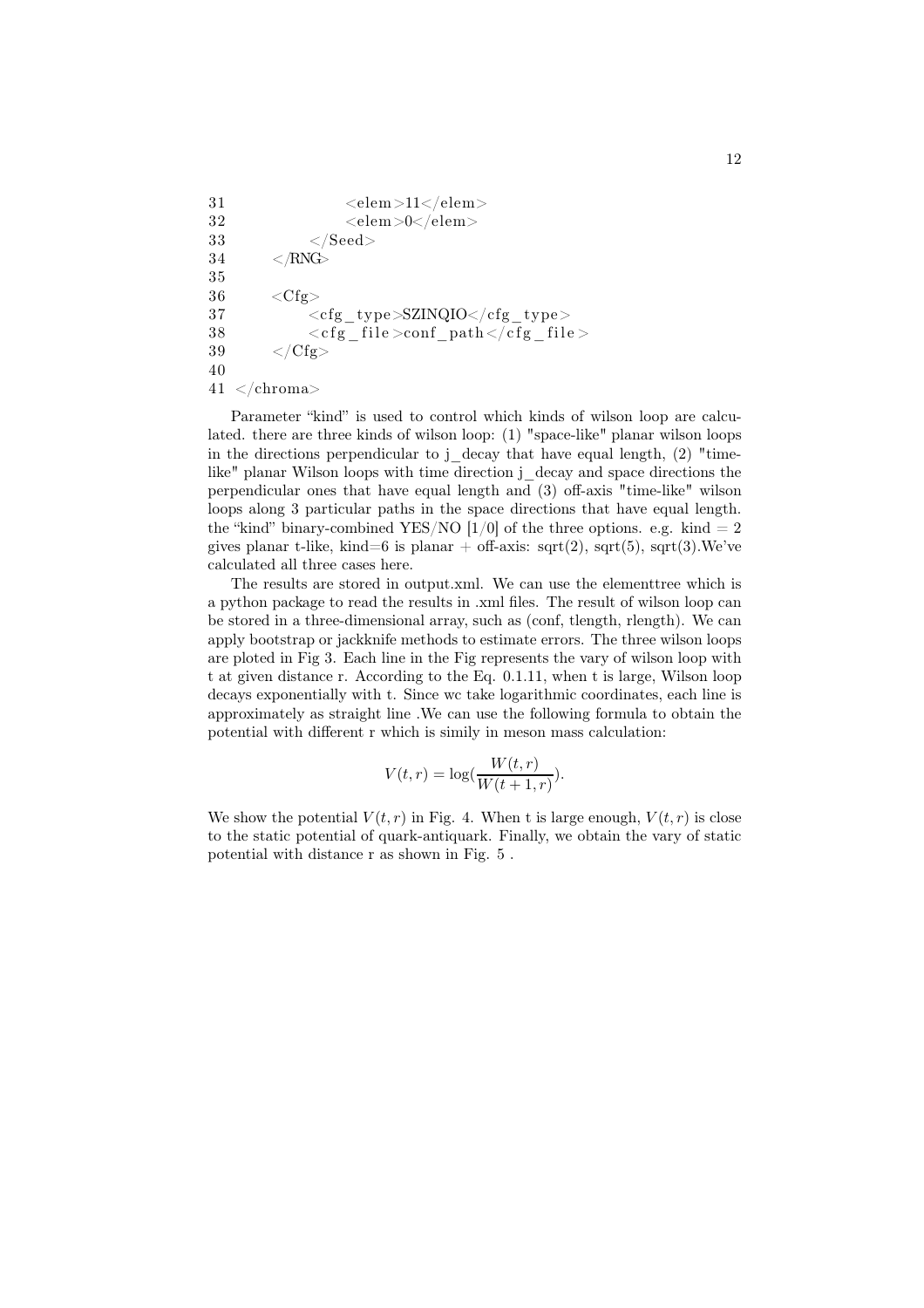

Figure 3: The wilson loops vary with t dimentions. Each line represents a different distance r.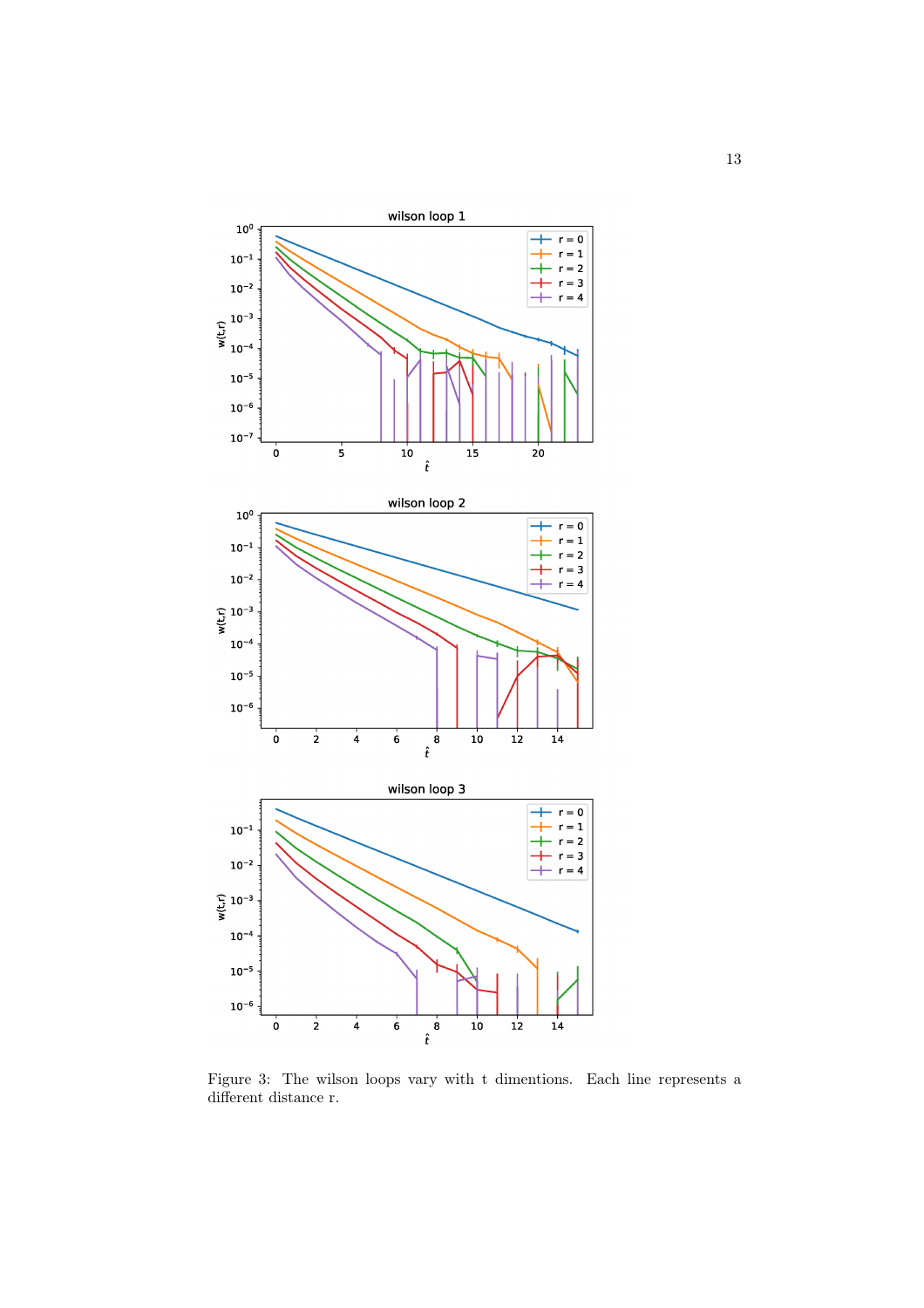

Figure 4: The potential  $V(t,r)$  obtained by wilson loops.